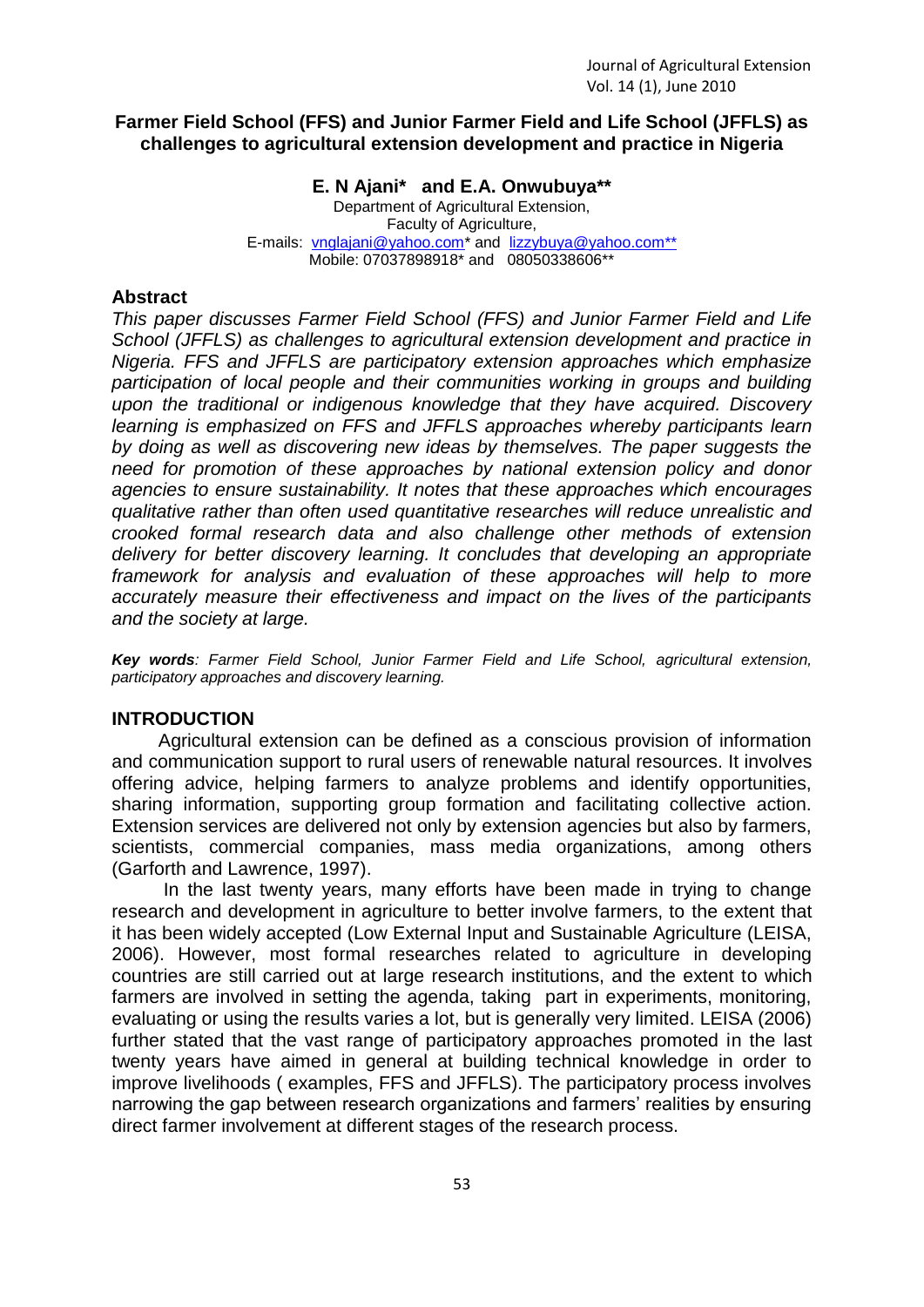Journal of Agricultural Extension Vol. 14 (1), June 2010

 According to Hellin, Bellon and Badstue (2006), the most effective way for participatory research processes to benefit a greater proportion of farmers is by close coordination and collaboration with organizations that are better placed to link farmers and researchers due to their relatively long-term contact with farmers. These organizations include: extension services, farmer organizations and nongovernmental organizations (NGOs). As these organizations focus on development, they are better placed to ensure that research results reach greater number of farmers and that in the process more farmers are empowered.

A number of agricultural extension approaches have been used in Nigeria. The major differences in their characteristics are based on how the extension services systems are structured and organized, the relationship and linkage mechanisms amongst the extension service actors, particularly farmers, extension agents and researchers, the range of agricultural services contained in the technical package, the types of extension methods that are used and the way the extension services are financed (Ministry of Agriculture, 2008). This paper discusses the concept of Farmer Field School (FFS) and Junior Farmer Field and Life School (JFFLS) and their challenges to agricultural extension development and practice in Nigeria.

## **Farmer Field School (FFS) Approach**

Farmer Field Schools (FFS) are schools without walls where groups of farmers meet periodically with facilitators during the crop or animal cycle (Davis and Place, 2003). According to FAO (2008), FFS is described as a platform and schools without walls for improving decision-making capacity of farming communities and stimulating local innovation for sustainable agriculture. It is a school without walls that teaches basic agro-ecology and management skills that make farmers experts in their own farms. It is a participatory method of technology development and dissemination whereby farmers are given the opportunity to make a choice in the methods of production through discovery based approach based on adult learning principles and experiential learning (FAO, 2001). It reflects the four elements of experiential learning cycle, namely: concrete experience, observation and reflection, generalization and abstract conceptualization, and active experimentation. These emphasize the importance of learning in practical field settings instead of through didactic modes in classroom settings (Farrington, 2002).

FAO (2008) reported that the specific objectives of FFSs are to:

- empower farmers with knowledge and skills to make them experts in their own fields;
- sharpen the farmers' ability to make critical and informed decisions that render their farming profitable and sustainable;
- sensitize farmers in new ways of thinking and solving problems; and
- help farmers learn how to organize themselves and their communities.

The approach requires a group of  $20 - 30$  farmers to meet regularly on a given farm where they make field observations, relate their observations to the ecosystem and apply their previous experience and any new information to make a crop or livestock management decision with the guidance of a facilitator. The observations are carried out throughout the enterprise cycle (Farrington, 2002). Key non-formal education methods in the Farmer Field School learning include: sharing, case study, role play (dramatized sessions), problem solving exercises, panel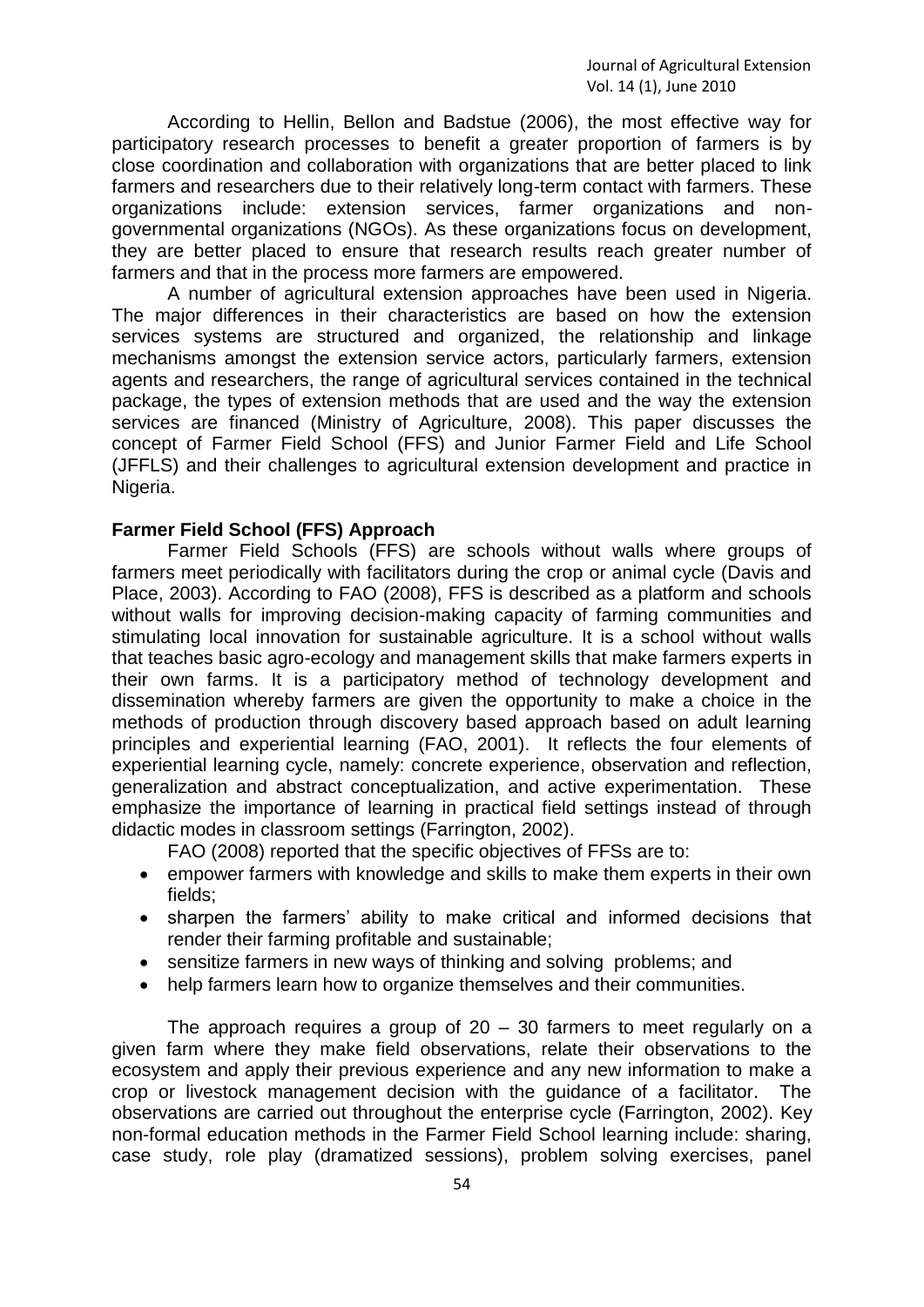discussions, group dynamics, small group and large group discussion, brainstorming and simulation game. These key non- formal education methods encourage and contribute to the qualitative nature of this approach thus challenging the usual and often used quantitative methods involved in most formal researches. It also challenges these formal methods by reducing unrealistic crooked data in formal methods as experiential learning is involved through adult learning principles thereby bringing about effectiveness and efficiency in practices. This is achieved as the farmers are empowered with better and more knowledge and skills through their experiences which make them experts in their own fields. The farmers' abilities are also sharpened enabling them to make critical, informed decisions that make their farm production efficient by being profitable and sustainable. The farmers are also sensitised in new ways of thinking and solving problems. The approach challenges farmers to learn how to organize themselves and their communities.

 Hein and Muhammad (2007) reported that the Farmer Field School (FFS) approach was developed in the late 1980s in Indonesia. The first FFS networks emerged in Western Kenya in the year 2000 as a result of exchange visits and communication between farmers, facilitators and trainers of different Farmer Field Schools. Similar networks have subsequently emerged elsewhere in Kenya, Uganda and Tanzania. These FFS networks were formed by farmers who had graduated from a FFS. The main reason for their formation was that the graduates wanted to continue the dynamics generated by the FFS process: to build local institutions to ensure the continuation of farmer-led FFS, and benefit from becoming a larger voice in expressing their demands (Arnoud, James, Habakkuk and Godrick, 2007). They further reported that the FFS approach was first introduced in East Africa in 1995 through a project of the Food and Agriculture Organization (FAO) in Western Kenya.

Since then, several projects have been successfully implemented in the region using various different entry points, including issues such as integrated production and pest management, land and water management, self sustainability for refugee communities, integrated crop management of sweet potato, promotion of farmer innovations, livestock and control of banana bacterial wilt. To date, the FFS networks in East Africa support about 2000 FFSs with close to 50,000 direct beneficiaries. The main reason for the success of FFS in the region has been the involvement of farmers in identifying their problems, in selecting, testing and evaluating possible solutions. This paper is advocating that this approach should challenge (be used as a challenge) in the Nigerian extension service delivery and system to bring about such networks to generate dynamics and processes to build up local institutions and benefits (or that will benefit farmers) sufficiently.

The approach is currently one of the fore-front extension-related activities sponsored by FAO, and the principles and methodology of the approach are being replicated by other technical services such as irrigation and water use and forestry. Irrigation and Water Use technical unit has already successfully piloted a FFS project in Zambia (FAO, 2008). FAO's Forestry Policy and Institutions branch have also adopted the FFS approach, but have changed the name to suit its community forestry development purposes: Farmers' Forest Management Schools (FFMS). The Farmer Field School approach is relatively new to West Africa, and there are few examples of its application to tree crops and perennial crops. Sustainable Tree Crop Programme (STCP) has pioneered FFS on cocoa integrated crop and pest management in Cote d'Ivoire, Ghana, Nigeria, and Cameroun since 2003. Although it is based on the experience built with cocoa FFSs, many of the principles and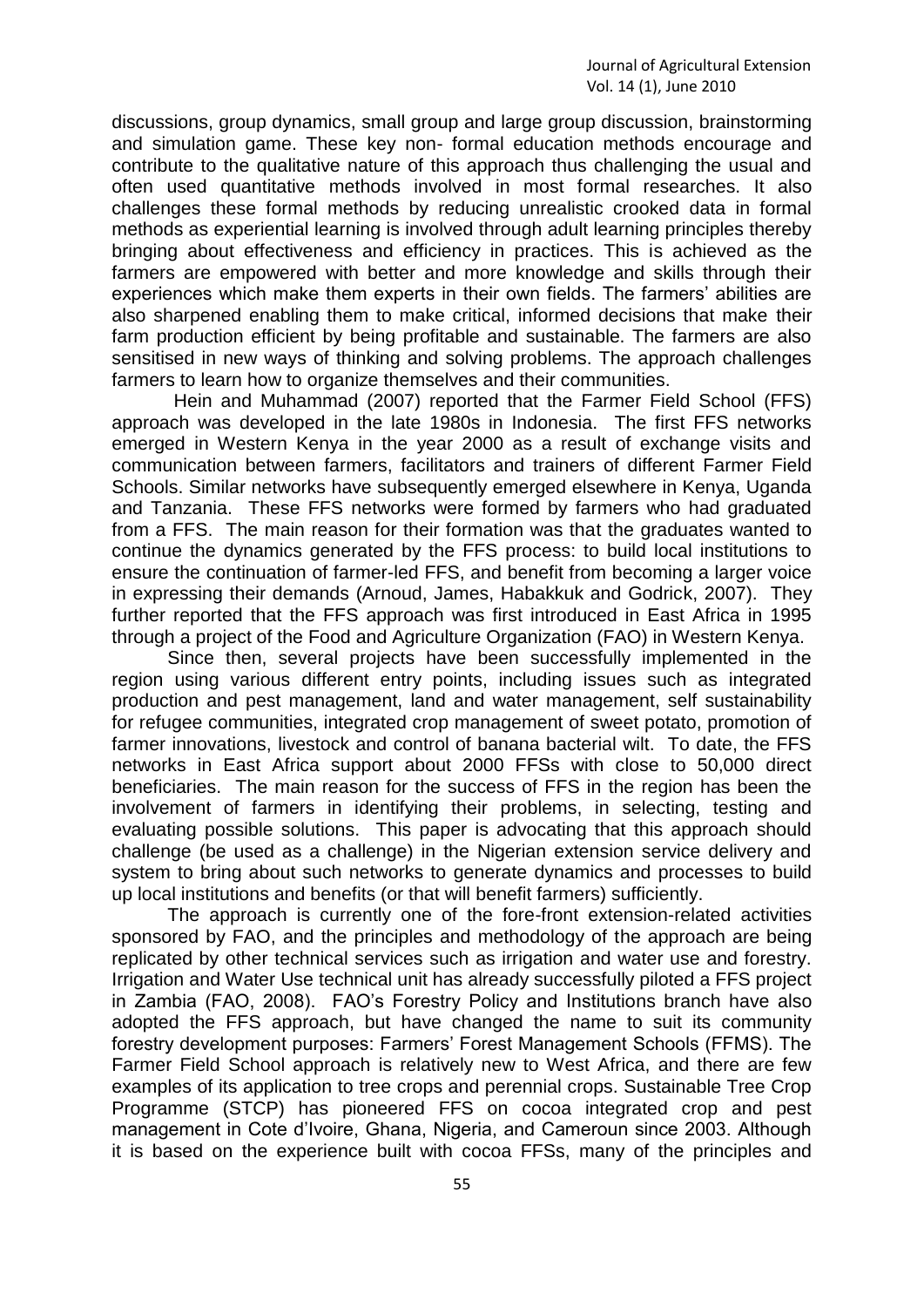recommendations can be applied to FFSs on other tree crops (Soniia, 2006). FAO (2008) also reported that other African countries implementing this approach are Zimbabwe, Malawi, Ethiopia, Gambia, Egypt, Lesotho, Swaziland and Mozambique. Hence the approach is being advocated for Nigeria as a challenge to our usual extension service delivery methods.

According to Agro Care (2009), feedback from farmers and operators of the Farmer Field School (FFS) from Edo state, Nigeria have shown that this agricultural extension approach is capable of improving farm yields tremendously, particularly in the cocoa sub-sector where it is presently being put into use and in which many more farmers and states are adopting it. The programme, jointly funded by the federal government, cocoa producing states and the International Institute for Tropical Agriculture (IITA)'s Sustainable Tree Crop Programme (STCP), is a school without border and is held fortnightly in the field in cocoa producing communities where FFS is located. FFS was adopted by the Sustainable Cocoa Development Committee (SCDC) in 2005 as an improved methodology for training cocoa farmers in Nigeria. The approach can be tried and used to challenge other areas of agriculture such as yam, rice and cassava producing areas as in the case of these cocoa producing areas. The overall objective of the project was to strengthen the capacity of the extension services of participating states to use the FFS extension approach to develop, implement and manage cocoa integrated crops and pests management.

Following the adoption, the Sustainable Tree Crop Programme (STCP) of the IITA was commissioned to develop and implement the FFS capacity building project for the cocoa producing states. A total of 14 master trainers, 27 supervisors and 156 facilitators have been trained. Of these numbers, 12 master trainers, 24 supervisors and 136 facilitators from eight states have had at least a year experience in running FFS in their states. Besides, efforts are being made to constitute the Edo State Cocoa Development Committee, which would immediately be followed by the inauguration of the Local Governments Cocoa Development Committees, all aimed at enhancing the nation's cocoa production capacity and repositioning the country in the league of cocoa producing nations (Agro Care, 2009). Other states of the federation should attempt to take up this challenge and replicate it for agricultural production and practices that suits their region or introduce other.

Olukayode (2009) reported that Edo state presently has 22 Farmer Field Schools, second to Osun state which has 30. The first cycle of the state's Farmer Field School programme commenced in September 2007 and ended in October 2008, with the graduation of 500 cocoa farmers. The second cycle was officially flagged-off by Edo state deputy governor on Monday, 18<sup>th May</sup>, 2009 at Aihuobabekun/Obarenren Farmer Field School in Ovia North-East local government area of the state, with over 500 cocoa-farmer participants attending. FFS as an informal institution is based on the assumption that farming communities have a vast body of knowledge, skills and experience on which they can build their future. The local farmer's knowledge and insights are based on their vast experience, rooted in their own local context (Raklin and Ajay, 2007). In this case, existing knowledge, values, cultures and practices are the key knowledge resources.

According to LEISA (2001), in field schools, farmers learn to conduct experiments independently, create learning materials on their own, and manage field laboratory and plan for special sessions such as Integrated Pest Management (IPM) field days or IPM popular theatre. Farmers do not master a specific set of contents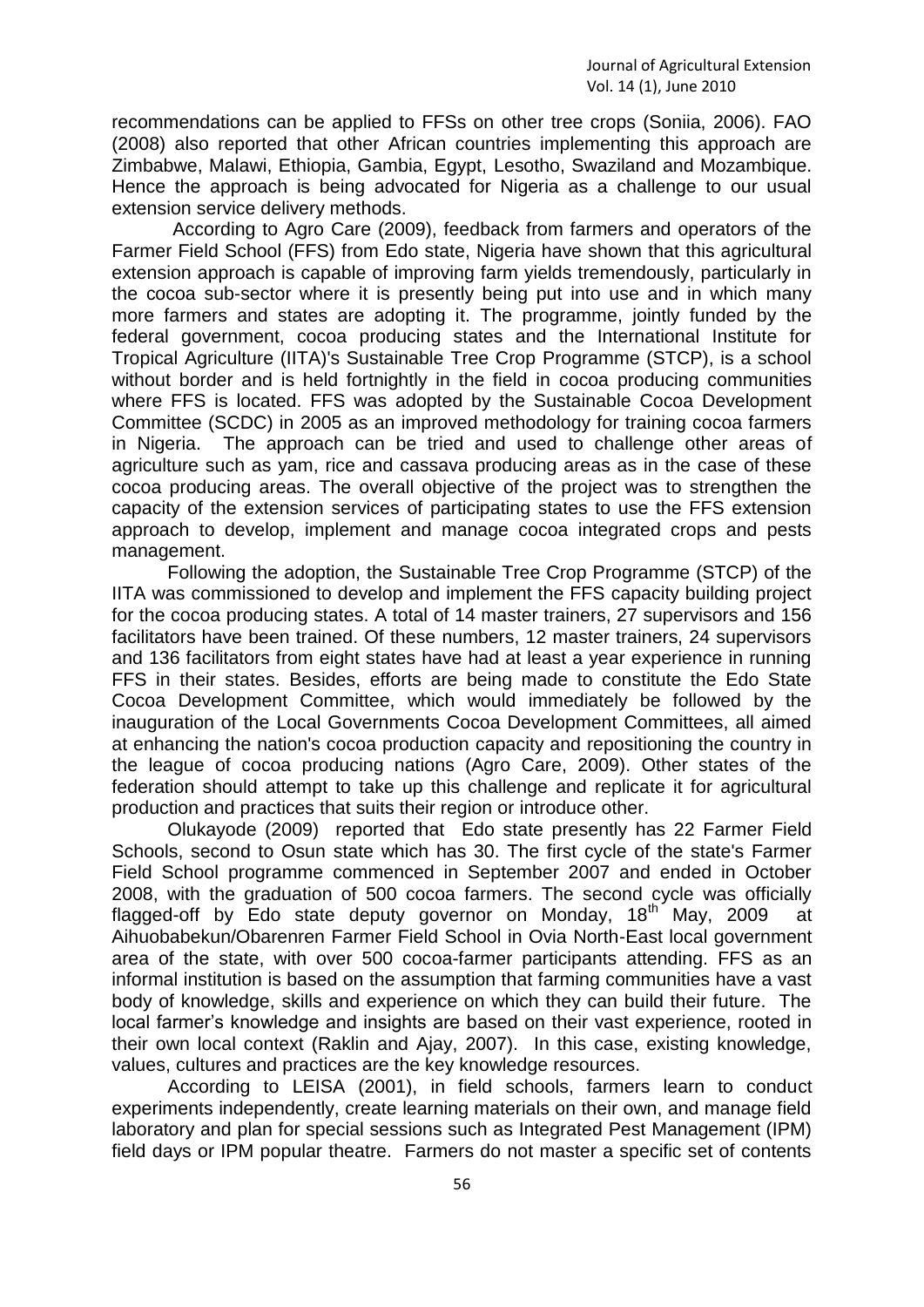Journal of Agricultural Extension Vol. 14 (1), June 2010

or messages, rather they master a process of learning that can be applied continuously to a dynamic situation. Field school intentionally included processes and methods that would provide such interaction. Participants work together in small groups to collect data from the field, generate analysis through discussion, present results, conduct experiments and make group decisions for field management. For many farmers unaccustomed to even speak in front of groups, this confidence building and process mastery is the most important outcome of their field school experience (Russ, 2007). This approach will challenge the collection of fake data common in quantitative research as small groups are involved in qualitative field data collection for analysis, discussions and effective group decisions.

The operation of the extension delivery approach is that developmental organizations partner with extension personnel to identify or form farmer groups based on particular topics. For instance, there are groups based on passion fruit, poultry, beekeeping and vegetable production. Farmer Field Schools hold field days for other FFS groups and neighboring farmers. This is a chance for each participant to teach others what they have learnt. At the end of the FFS cycle, certain farmers are chosen by the group to be farmer facilitators. They can then lead their own Farmer Field School the next season (Davis and Place, 2003). Madukwe (2006) noted that the FFS have transformed farmers from recipients of information to generators and manipulators of local data.

One important issue in FFS is that of sustainability without outside funding. It is a participatory approach, which facilitates farmer's demand for knowledge and offers opportunity for the end users to choose, test and adapt technologies according to their needs. Through participation in FFS, farmers develop skills that allow them to continually analyse their own situation and adapt to changing circumstances (Madukwe, 2006)**.**

## **Junior Farmer Field and Life School (JFFLS) Approach**

HIV and AIDS have a tremendous impact on rural African societies: families and social networks of solidarity are disrupted, children are orphaned, the rural livelihoods and the mechanisms of knowledge transmission are grievously affected (Djeddah, 2005). She further reported that the growing number of orphans is of direct concern to all sectors. Rural children orphaned by AIDS are more likely than other orphans to be at risk from malnutrition, disease, abuse and sexual exploitation. Often, orphaned children are growing up without the necessary knowledge and skills for their future livelihoods. From the farm-household perspective, food security is affected: both the quantity and quality of the food diminishes and orphans can often go hungry or are malnourished. From an agricultural perspective, these young boys and girls need to have the necessary agricultural and livelihood skills, the education and the food required to grow into healthy adults and become agents of their own change. The JFFLS objective is to improve their livelihoods and provide them opportunities for long-term food security, while minimising the vulnerability to destitution and extreme coping strategies (LEISA, 2007).

 Junior Farmer Field and Life Schools (JFFLSs) were developed by FAO, together with the World Food Programme (WFP), other UN agencies, national governments, NGOs and local institutions, as a way to counter the impact of HIV and AIDS on orphans and vulnerable children, to reduce their vulnerability and to improve their livelihoods and long-term food security. FAO has established JFFLSs in several African countries since 2004, with the objective of mitigating the impact of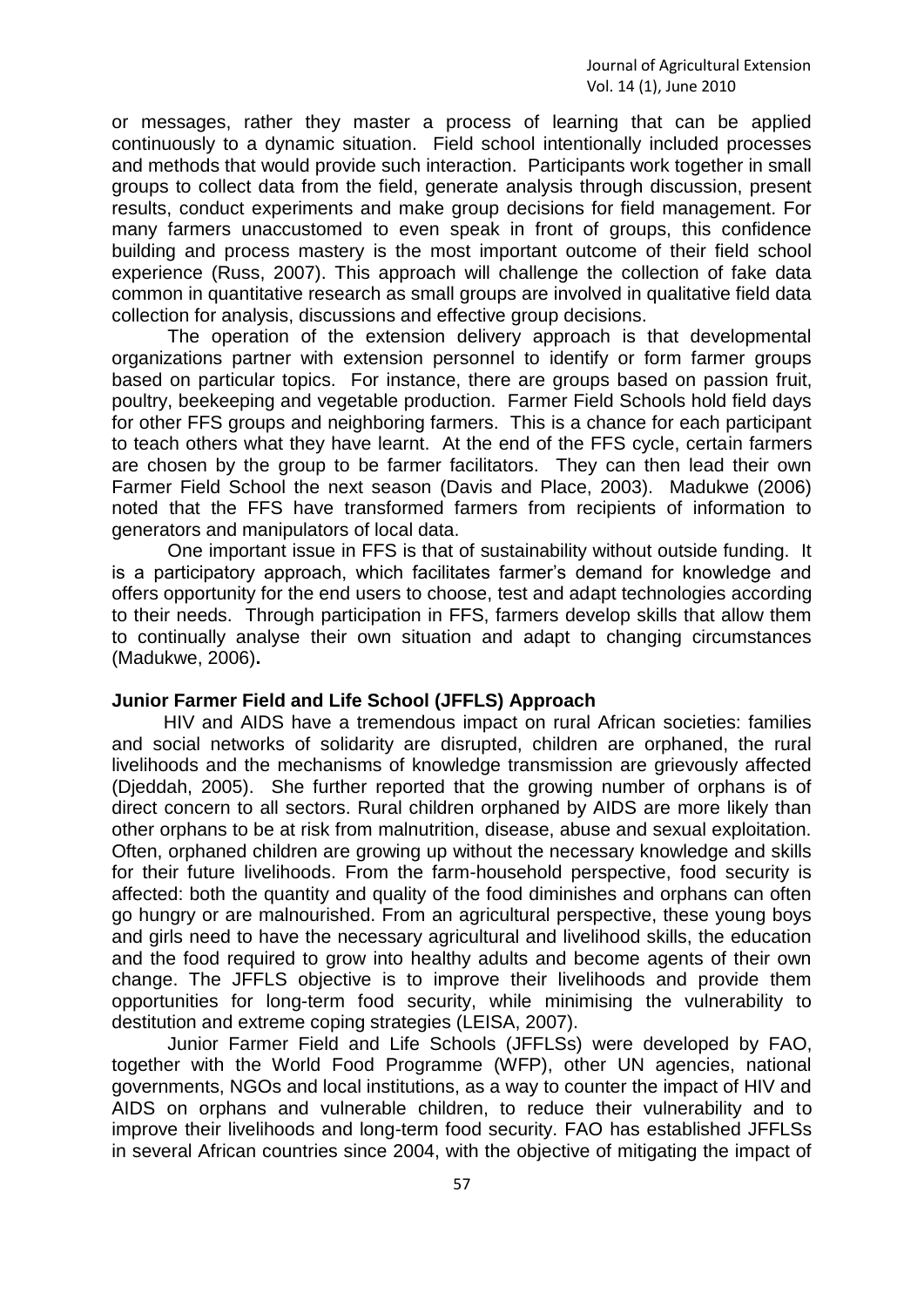AIDS epidemics on the rural populations and specifically empowering orphans, vulnerable children and youths by improving their livelihoods and their agricultural and life skills (FAO, 2007).

Djeddah, Mavanga and Hendrickx (2005), reported that the JFFLSs are an adaptation of two successful participatory learning methodologies to the needs of rural youths: During an agricultural season, a group of 30 children/youths (boys and girls between 12 and 17 years) follow the life cycle of crops and make links and inferences regarding their own lives and problems. They meet once, twice or thrice a week in the field, and learn by doing and exploring. An inter-disciplinary team of facilitators accompanies the children to the field: a school teacher, an agriculturist / extension worker and a social animator, proficient in drama, dance and creative activities. Community volunteers always work in close collaboration with the facilitators. The curriculum of the JFFLS is built on four main pillars, namely:

- school site and the field activities where children learn by doing;
- special agricultural topics;
- life skills and
- cultural activities (theatre, dance, singing etc).

The learning activities in the school site follow the local agricultural cycle, depending on the choices of the children and people of the community who own the project. The activities range from laying out the site, preparing the land, seeding or planting, weeding, thinning, constructing suitable storage units, storing harvests, making compost, managing livestock, establishing a nursery and irrigating vegetables. The JFFLS curriculum integrates and links the agricultural learning with life skills according to monthly themes, with a holistic perspective, which is its trademark and peculiarity. Art, theatre, song and traditional dance play a central role in encouraging self-expression and integration with peers; they also help to build trust, explore risks, solve problems and develop more gender-equal attitudes (Dimitra Newsletter, 2007).

 The JFFLSs were developed as a pilot initiative in Mozambique in 2003. Since then, they are refined, scaled up and enthusiastically adopted by different stakeholders in nine African countries, namely: Kenya, Malawi, Namibia, Sudan, Swaziland, Tanzania, Uganda, Zambia and Zimbabwe. The JFFLSs are now embedded in the formal education system in most cases, providing new inputs to this sector in terms of participatory learning and good agricultural and life practices. When possible, the JFFLSs are also co-coordinated with the adult FFS network (Djeddah, 2005).This paper advocates that Nigeria joins these African countries in this regard using it as a challenge to stimulate our own version that could be called youth for Agriculture(YFA) Programme which can be embedded in our school programme for youths in school to improve agricultural production and practices in Nigeria. This will also enable the youths to be self reliant and improve their livelihood thus reducing their vulnerability.

This approach according to Djeddah ( 2005) has been expanded to the Kakuma refugee camp in Kenya since 2006, with a particular focus on orphans and vulnerable children resulting from civil violence and displacement, with support provided by the United Nations System-wide Work Programme on scaling-up HIV/AIDS services for populations of humanitarian concern. Spore (2008) also reported that in Mozambique, the education and training on Junior Farmer Field and Life Schools (JFFLS) programme has trained 7,000 AIDS orphans in an effort to stop them from leaving their communities. These young people have not just acquired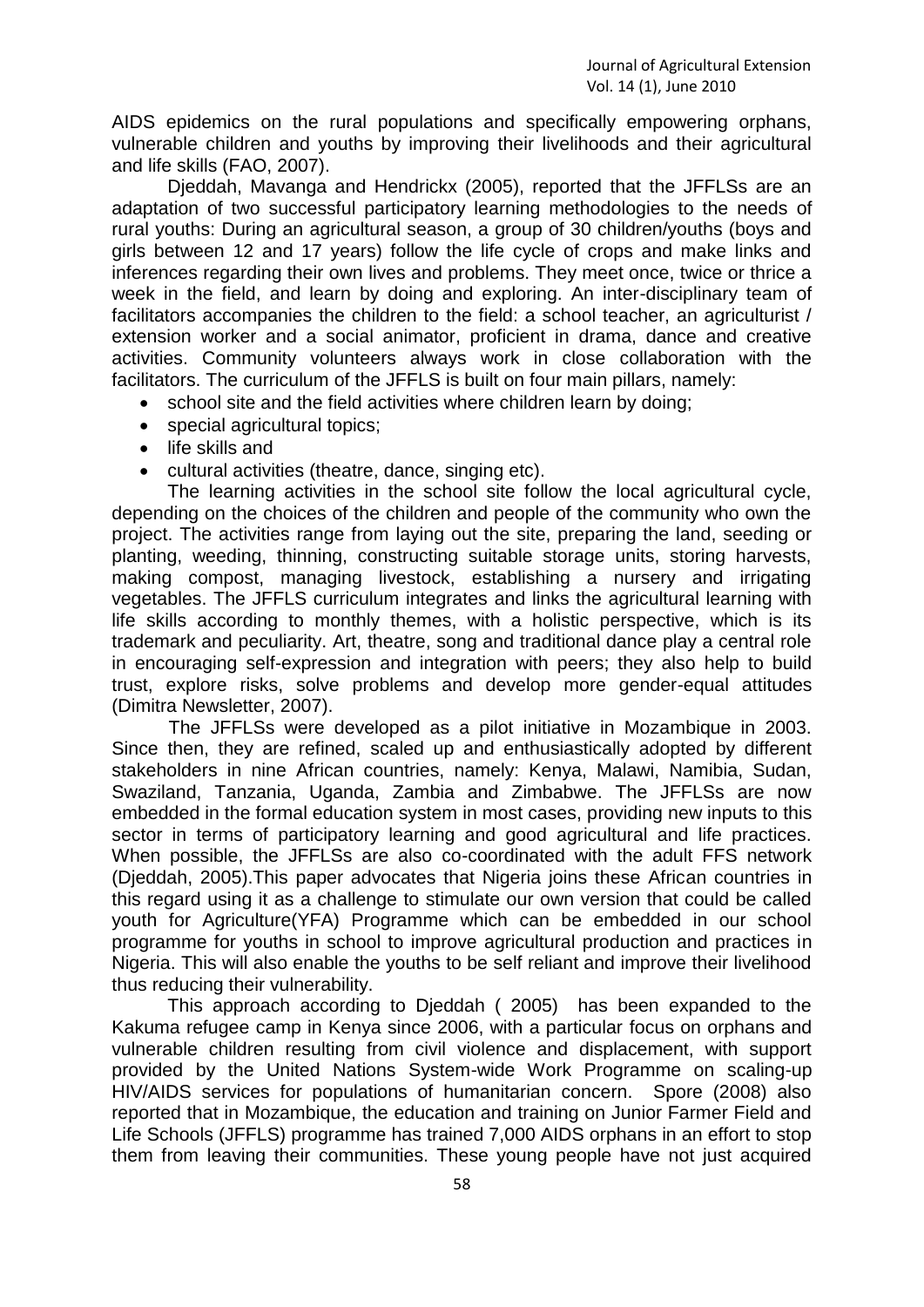farming skills and knowledge; they have also developed the capacity to understand their problems and ensure that their rights are respected.

Food and Agricultural Organization of the United Nations (FAO) identified the Junior Farmer Field and Life School (JFFLS) concept as a useful way to assist rural youth in HIV/AIDS programmes. The JFFLS programme provided technical, business and life skills, while at the same time providing some constructive activities to get junior farmers started in income generating enterprises to help support their families and themselves into the future (LEISA, 2007). This can be replicated in Nigeria for our myriads/ vast youths especially unemployed school leavers so as to contribute to national development. Example, the Nigerian government through extension system can consolidate this approach (JFFLS) by empowering the youths through acquisition of agricultural skills that will make them experts in their own fields. Viable strategies of sustainability can be devised by developing alliances with government, Non- Governmental Organizations and extension agencies to scale up the JFFLS. Such strategies should/ may include developing appropriate framework for evaluating the approach. There should be proper/ efficient maintenance of its technical qualities and core non- negotiable elements such as unique synergy between agricultural skills, life skills and the participatory field experience by the extension service.

JFFLS have been labelled as one of the FAO's "Best practices". The key challenges are:

- consolidation of the approach;
- devising viable strategies of sustainability by developing alliances with governments, NGOs and United Nations partners to scale-up the JFFLS and
- maintaining its technical quality and core non-negotiable elements, namely, unique synergy between agricultural skills, life-skills and the participatory field experience (FAO, 2005).

## **Conclusion and Recommendations**

The approaches challenges agricultural extension development and practice in Nigeria by encouraging qualitative extension delivery, practice and research through encouraging realistic methods in them. This paper advocates that the approaches be used to challenge our extension delivery system to bring about networks to generate dynamics and processes which could be used to spring up local institutions and benefits for our teeming unemployed Nigerians, young and old.

Effective participation of farmers in Farmer Field Schools (FFS) will enhance development of appropriate skills in farming thus necessitating formation of groups that facilitate effective dissemination of agricultural information within a social system. Vulnerable children and orphans who participate in Junior Farmer Field and Life Schools acquire agricultural skills that empower them and also improve their livelihoods. In order to support sustainable agriculture, extension approaches should use extension resources to support the development of independent client organizations, work increasingly to influence and facilitate planning decisions and action at group and community levels; and incorporate bottom-up and interactive approaches for extension planning and technology development. The national extension policy and donor agencies should promote changes in extension approaches, which will enhance sustainability rather than merely increase efficiency of contact with clients and the relevance of top-down technology development and information delivery.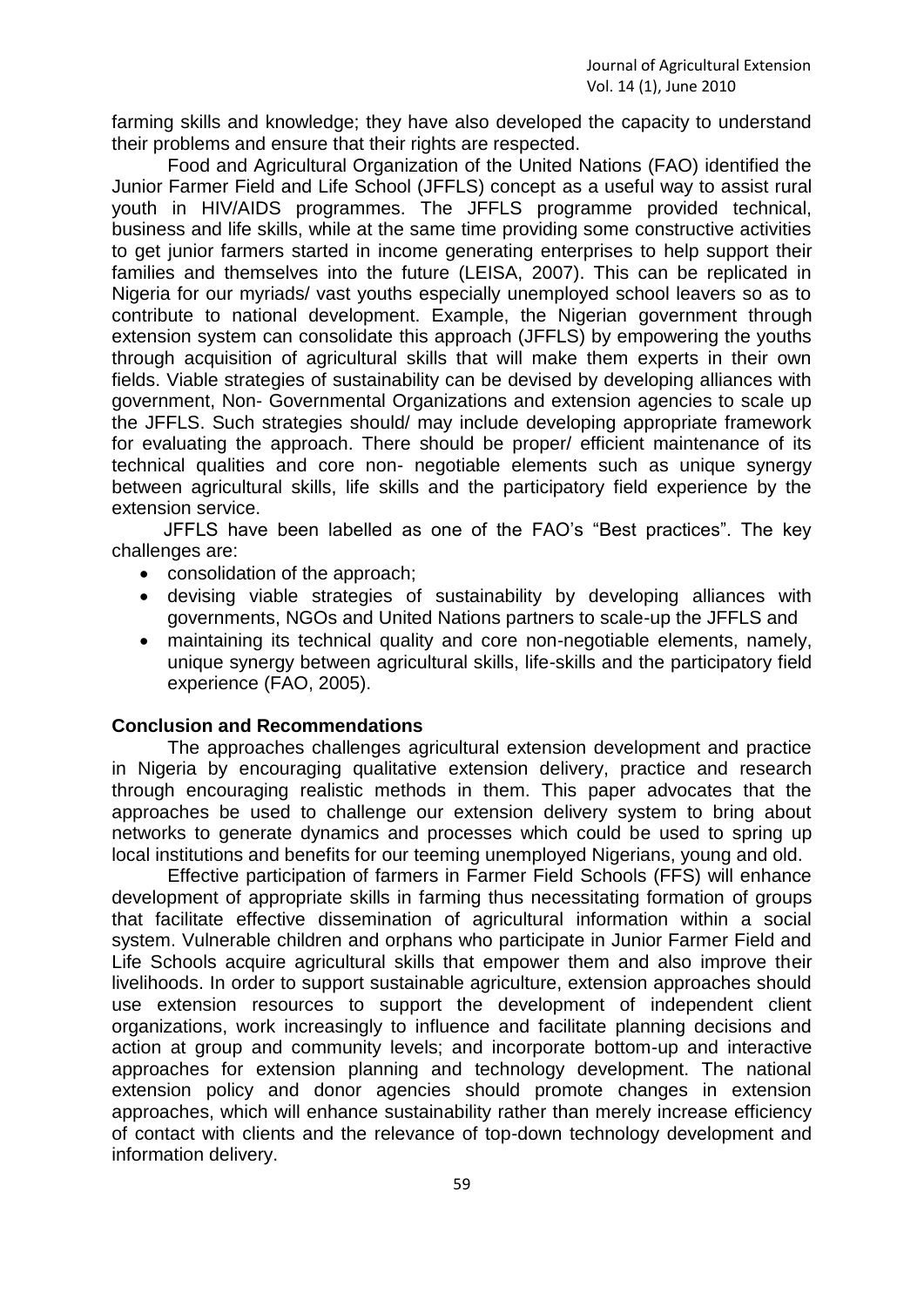# **References**

- Agro Care (2009). Farmers' Field School: An Agricultural Extension Model. *Agro Care Newsletter*, 1.
- Arnoud, R. B, James, R.O, Habakkuk, K and Godrick S.K (2007). Building Farmer Field Schools networks in East Africa. *LEISA Magazine*, vol.23 (1): 18.
- Davis, K and Place, N (2003).Current Concepts and Approaches in Agricultural Extension in Kenya. Proceedings of the 19<sup>th</sup> Annual Conference of AIAEE. Raleigh, North Carolina, USA,745-756.
- Dimitra Newsletter (2007). Junior Farmer Field and Life Schools: A response to counter the impact of HIV and AIDS on orphans and vulnerable children in Southern and Eastern Africa. No. 13 (15).
- Djeddah, C (2005). Junior Farmer Field and Life School, empowering orphans and vulnerable children living in a world with HIV/ AIDS: Concept paper. FAO/WFP
- Djeddah, C, Mavanga, R and Hendrickx, L (2005).Junior Farmer Field and Life Schools: Experience from Mozambique. In Gillespie, S (eds). *AIDS, poverty and hunger: Challenges and responses*, IFPRI.
- Farrington, J (2002). Recent and Future Challenges in Agricultural Extension, Overseas Development Institute (ODI), London, *LEISA Magazine*, vol. 4 (2): 8.
- Food and Agriculture Organization (2001). Farmer innovation and new technology options for food production, income generation and combating desertification  $(99/2000)$ .
- Progress report- 2001. Nairobi, Kenya. Food and Agriculture Organization of the United Nations.
- Food and Agriculture Organization (2005). Harvesting for life, movie, director: Boudicca Downes.
- Food and Agricultural Organization (2007). Getting started! Running a Junior
- Farmer Field and Life School, FAO/WFP. [www.fao.org](http://www.fao.org/).
- Food and Agriculture Organization (2008). FAO's current programmes for Agricultural and Rural Extension Worldwide. FAO corporate document Repository, 1.
- Garforth, C and Lawrence, A (1997). Supporting sustainable agriculture through extension in Asia. Natural Resource Perspectives, No 21. London: Overseas Development Institute (ODI), London
- Hein, B and Muhammad, A.I (2007). Changing the strategies of Farmer Field Schools in Bangladesh. *LEISA Magazine*, vol. 23 (4): 21.
- Hellin, J, Bellon, M and Badstue, L (2006). Bridging the gaps between researchers' and Farmers' realities. Impact, Targeting and Assessment Unit, International Maize and
- Wheat Improvement Center (CIMMYT), China. *LEISA Magazine*, vol. 22 (3): 6.
- Low External Input and Sustainable Agriculture (2001). Lessons in scaling up. *LEISA Magazine*, vol. 1(3): 18.
- Low External Input and Sustainable Agriculture (2006). Building knowledge, vol. 22  $(3): 4 - 8$
- Low External Input and Sustainable Agriculture (2007). Junior Farmer Field Schools in Zimbabwe. *LEISA Magazine*,vol.23 (3): 9.